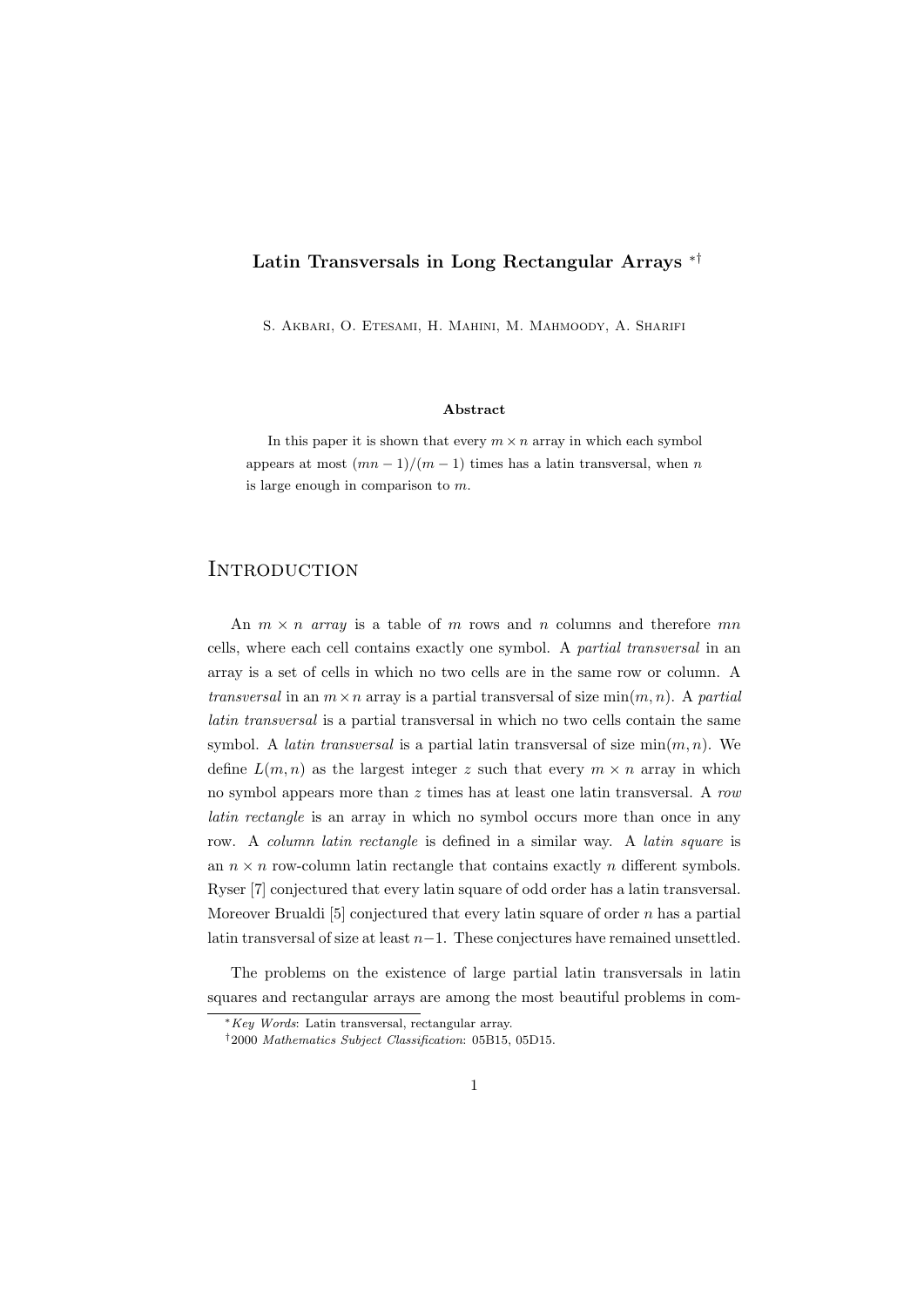binatorics. There are many theorems and conjectures in this area. The lower bounds of  $n - \sqrt{n}$  [1, p.256] and  $n - 5.53(\log n)^2$  [8] for the size of the largest partial latin transversal in latin squares of order  $n$  are well-known. Drisko [6] proved that if  $n \geq 2m - 1$ , then any  $m \times n$  column latin rectangle has a latin transversal. Stein [10] showed that  $L(m, n) \leq n - 1$  for  $m \leq n \leq 2m - 2$  by a simple construction and conjectured that  $L(n-1,n) = n-1$ . Clearly, if this conjecture is true, then Brualdi's Conjecture is also true. A result due to Hall [3] supports this conjecture: Any  $n-1 \times n$  row latin array constructed from  $n-1$  (not necessarily distinct) rows of the group table of an abelian group of order n, has a latin transversal. Stein [9] showed that in an  $n \times n$  array where each symbol appears exactly  $n$  times there is a partial latin transversal with length at least approximately  $(0.63)n$ . Also Erdős and Spencer [2] proved that  $L(n, n) \le (n - 1)/16$ .

## **RESULT**

In [10] it is shown that  $L(m, n) \leq (mn-1)/(m-1)$ . To see this by contrary suppose that  $L(m, n) > (mn-1)/(m-1)$ . It implies that  $(m-1)L(m, n) \geq mn$ , and we could assign  $m-1$  different symbols to the cells of A such that each symbol appears at most  $L(m, n)$  times. Obviously,  $m-1$  symbols is not sufficient for a latin transversal, showing that  $L(m, n) \leq (mn - 1)/(m - 1)$ . It is shown that  $L(3, n) = |(3n - 1)/2|$ , for  $n \ge 5$ , see [10].

In the following we will give a theorem which shows when  $n$  is large enough in comparison to m, then the above upper bound on  $L(m, n)$  is tight.

**Theorem.** If  $m \ge 2$  and  $n \ge 2m^3 - 6m^2 + 6m - 1$ , then  $L(m, n) = \lfloor \frac{mn-1}{m-1} \rfloor$ .

**Proof.** Define  $f(m) = 2m^3 - 6m^2 + 6m - 1$  and  $g(m, n) = |(mn-1)/(m-1)|$ . By the above discussion, we have  $L(m, n) \leq g(m, n)$ . Hence we just need to show that for  $n \ge f(m)$ , if each symbol appears at most  $g(m, n)$  times in an  $m \times n$  array A, then A has a latin transversal. We will prove this by applying induction on m. For  $m = 2$ , it is clear that  $L(2, n) = 2n - 1$  when  $n > 3$ . We may thus assume  $m > 2$ .

For  $1 \leq i \leq m$  and  $1 \leq j \leq n$ , we use  $(i, j)$  to denote the cell at the intersection of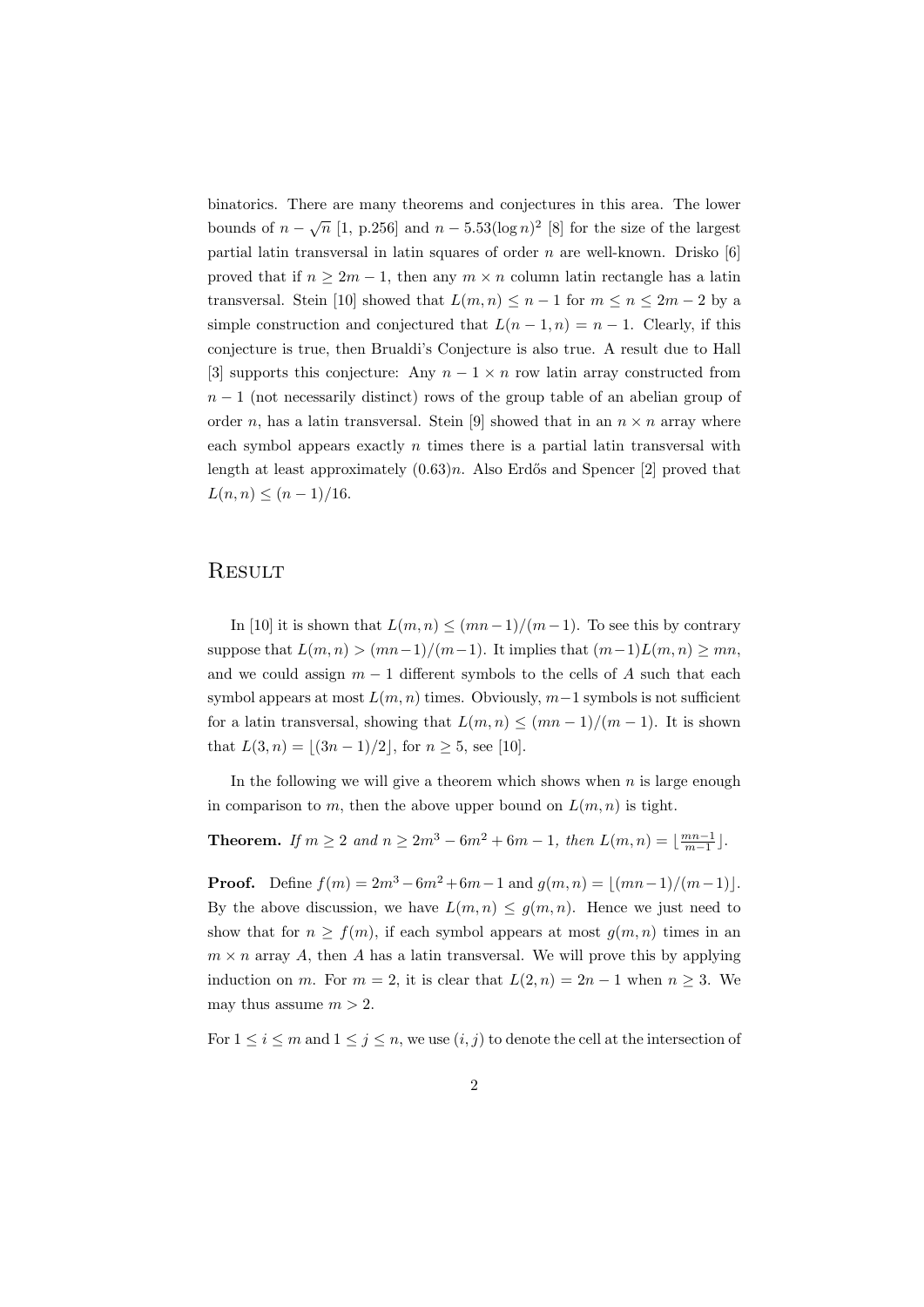row i and column j, and we refer to the symbol contained in that cell by  $A(i, j)$ . Notice the distinction between cells (which are positions) and symbols (which are values assigned to the positions). Without loss of generality, we assume that symbols are positive integers. Consider the following three *primary operations* that can be applied to array  $A$ , i) Interchanging two rows; ii) Interchanging two columns; iii) Permutation on symbols. Each of the above operations preserves the existence of latin transversals. We may hence apply each of them wherever needed in the proof, and pretend that A has not been changed during the proof.

Let B be the  $(m-1) \times n$  array consisting of the first  $m-1$  rows of A. We have  $n \ge f(m) \ge f(m-1)$  for  $m \ge 2$ , and each symbol appears at most  $g(m, n) \leq g(m-1, n)$  times in B. Thus, by the induction hypothesis, B has a latin transversal T of size  $m - 1$ . Without loss of generality and by using the primary operations, we may assume that  $T$  is on the main diagonal of  $B$ , and  $A(i, i) = i$  for  $1 \le i \le m - 1$ . Let  $S = \{(m, j) | m \le j \le n\}$ . If a cell in S has a symbol greater than  $m-1$ , then adding that cell to T creates a latin transversal, and we are done. Assume that  $k$  is the number of distinct symbols in S. Using the primary operations, without loss of generality we can assume that all symbols of S are less than or equal to k,  $k \leq m-1$ , and  $A(m, m+i-1) = i$ for  $1 \leq i \leq k$ .

We will now show that by a suitable sequence of primary operations, we can find sets  $T_1, T_2, \ldots, T_{m-1}$ , each consisting of  $m-1$  cells, such that for every  $1 \leq i \leq m-1$ , the following conditions hold:

- 1.  $A(i, i) = i$ .
- 2.  $T_i$  represents a partial latin transversal.
- 3. Each row, except row *i*, has a cell in  $T_i$ .
- 4. For every  $i < j < m$ , cell  $(j, j)$  is included in  $T_i$ .
- 5. All of the symbols  $1, 2, \ldots, m-1$  appear in  $T_i$ .

We start by defining  $T_i = \{(j, j) | 1 \leq j \leq m - 1, j \neq i\} \cup \{(m, m + i - 1)\}\$ for  $1 \leq i \leq k$ . It is easy to verify that  $T_1, T_2, \ldots, T_k$  satisfy Conditions 1-5. Now suppose that we have constructed  $T_1, T_2, \ldots, T_p$  for  $p \geq k$ . We will show how to construct  $T_{p+1}$ , when  $p < m-1$ .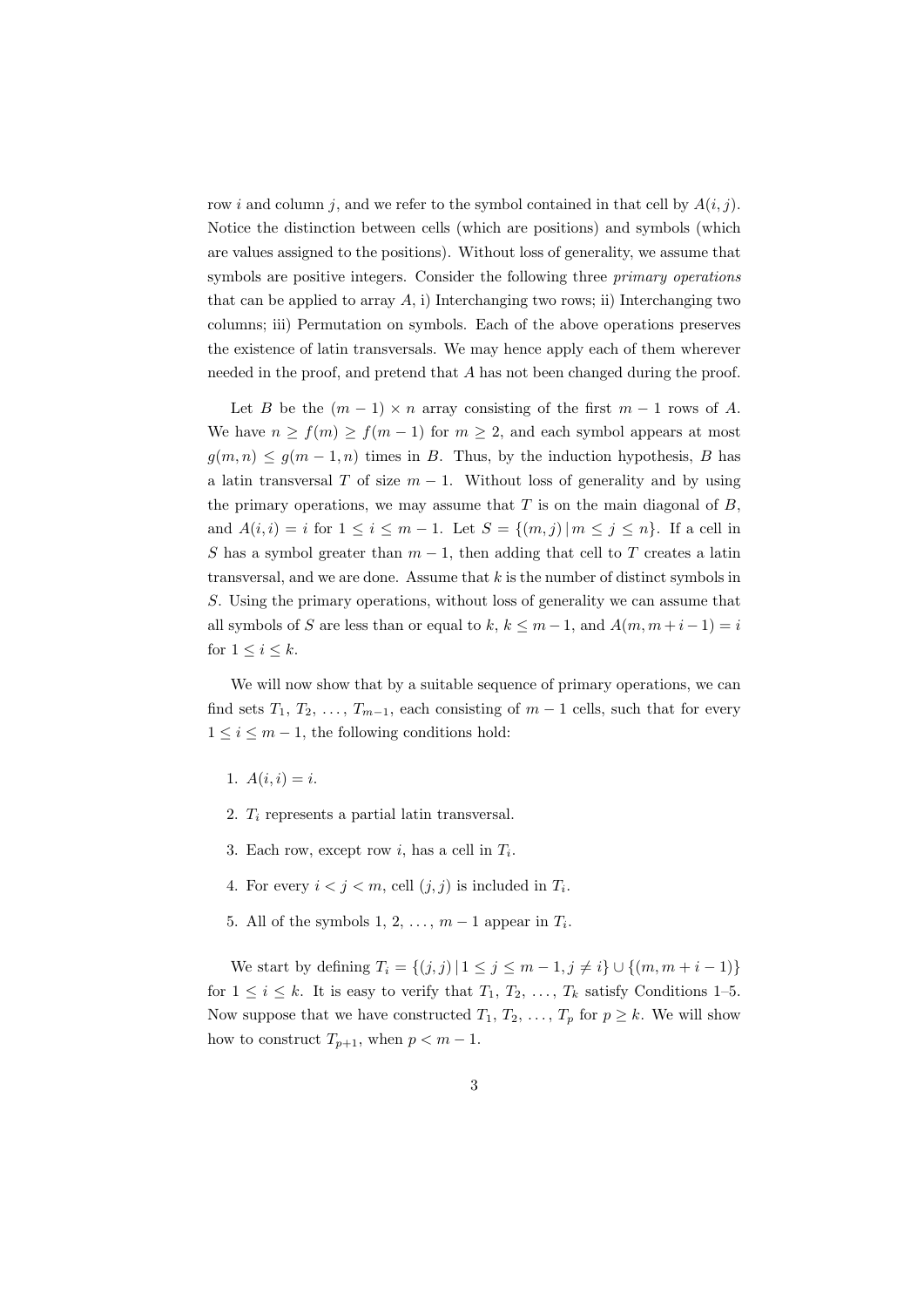Let  $X = \{(i, j) | 1 \le i \le p \text{ and } T_i \text{ has no cell in column } j\}.$  We claim that at least one symbol of  $X$  is greater than  $p$ . If this does not hold, then all symbols in X and S are less than or equal to p. We know that  $|X| = p(n - m + 1)$  and  $|S| = n - m + 1$ . Hence, one symbol appears at least  $(n - m + 1)(p + 1)/p \ge$  $(n-m+1)(m-1)/(m-2)$  times in A. An elementary calculation shows that  $f(m) > m^3 - 3m^2 + 2m + 1$ , which implies  $(n - m + 1)(m - 1)/(m - 2) > g(m, n)$ . But this requires that a symbol appears more than  $g(m, n)$  times in A, which is a contradiction. Consequently, there is  $(r, s) \in X$  such that  $A(r, s) = t > p$ .

None of the cells of  $T_r$  is in row r. Besides,  $T_r$  has no cell from column s since  $(r, s) \in X$ . It follows that if  $t \geq m$ , then  $T_r \cup \{(r, s)\}\)$  represents a latin transversal, and we are done. Thus one may assume that  $t < m$ . We will show how to make  $A(r, s) = p + 1$  in case  $t \neq p + 1$ : Cells  $(t, t)$  and  $(p+1, p+1)$  have rows and columns different from  $(r, s)$ . Therefore, one way to ensure that  $A(r, s) = p + 1$  is by first interchanging symbols t and  $p + 1$ , next interchanging rows t and  $p + 1$ , and finally interchanging columns t and  $p+1$ . To see why this works, we note that the last two primary operations (i.e. interchanges of rows and columns t and  $p + 1$ ) swap the values of  $A(t, t)$  and  $A(p+1, p+1)$ . Furthermore the above primary operations preserve Conditions 1–5. This is because  $T_1, \ldots, T_p$  all have the entries  $A(i, i) = i$  for  $p < i < m$ , and the above operations only act on rows, columns, and symbols  $p + 1, \ldots$ ,  $m-1$ . Now that we have  $A(r, s) = p+1$ , it is not hard to check that  $T_{p+1} =$  $T_r \cup \{(r, s)\}\setminus \{(p+1, p+1)\}\$ does not violate any of the Conditions 1–5. By this method, all  $T_1, \ldots, T_{m-1}$  are constructed.

Assume that  $T_1, \ldots, T_k$  are as we introduced before. Let  $C_i = \{j | 1 \leq j \leq m\}$ or column j intersects  $T_1 \cup \cdots \cup T_i$ . By the above construction for  $T_1, \ldots,$  $T_{m-1}$ , we have  $|C_k| = m - 1 + k$ . Furthermore we have  $|C_{i+1}| \leq |C_i| + 1$  for  $k \leq i \leq m-1$ , since  $T_{i+1}$  does not introduce more than one new cell (see definition of  $T_{p+1}$ ). Hence we have  $|C_{m-1}| \leq (m-1+k)+(m-1-k) = 2m-2$ . Let Q be the set of all cells residing in the columns of  $C_{m-1}$ , and let Q' be the complement of Q relative to A. Since each symbol appears at most  $g(m, n)$ times, one of the following two cases always happens:

Case 1. There exists  $(x, y) \in Q'$  such that  $A(x, y) \geq m$ . It is clear that  $x \neq m$ and since  $T_x$  does not intersect column y,  $T_x \cup \{(x, y)\}\$ is a latin transversal.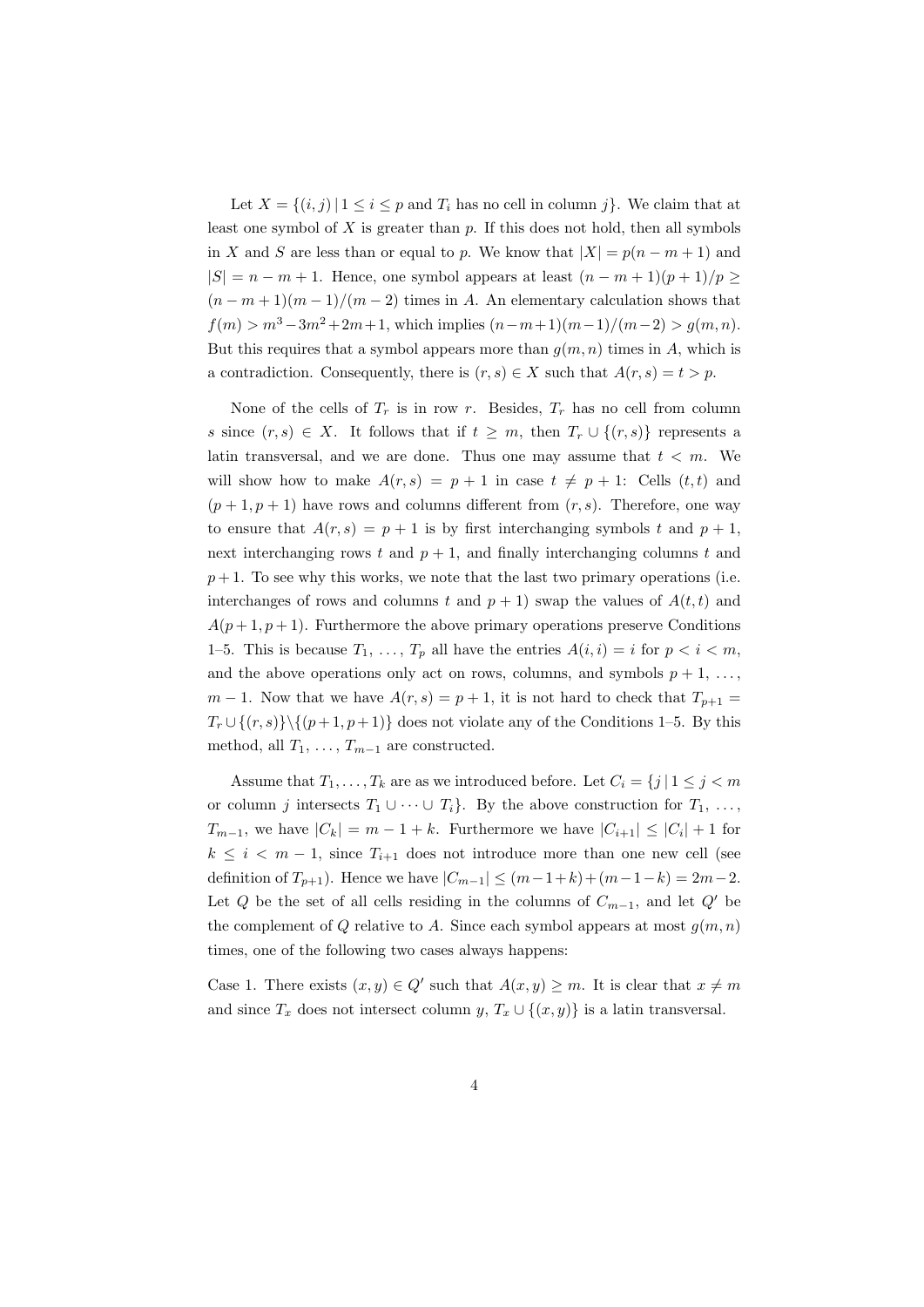Case 2. All symbols appearing in  $Q'$  are less than m, and there exists  $(x, y) \in Q$ such that  $A(x, y) \ge m$ . Let Z be an  $(m-1) \times (n-2m+2)$  array that is obtained from Q' by removing row x and  $2m - 2 - |C_{m-1}|$  arbitrary columns. To show that  $Z$  has a latin transversal by induction on  $m$ , we check that:

1. There are  $n - 2m + 2 \ge f(m) - 2m + 2 \ge f(m - 1)$  columns in Z.

2. Every symbol appears at most  $g(m-1, n-2m+2)$  times in Z, because  $n \ge f(m)$  implies  $g(m, n) \le g(m - 1, n - 2m + 2)$ .

Now since all symbols of  $Z$  are less than  $m$ , the latin transversal of  $Z$  can be extended to a latin transversal for A by adding  $(x, y)$  and the proof is complete.  $\Box$ 

The above theorem shows that  $L(3, n) = |(3n-1)/2|$ , for  $n \ge 17$  and  $L(4, n) =$  $\lfloor (4n - 1)/3 \rfloor$ , for  $n \ge 55$ .

Acknowledgement. The authors are indebted to the research council of Sharif University of Technology for support.

## References

- [1] R. A. Brualdi and H. J. Ryser, " Combinatorial Matrix Theory ", Cambridge University Press, 1992.
- [2] P. Erdős and J. Spencer, Lopsided Lovasz Local Lemma and latin transversals, Discrete Applied Math. 30 (1991) 151-154.
- [3] M. Hall, Jr., A Combinatorial problem on groups, Proc. Amer. Math. Soc. 3 (1952) 584-587.
- [4] J. Dénes and A. D. Keedwell, " Latin Squares and Their Applications ", Academic Press, New York, 1974.
- [5] J. Dénes and A. D. Keedwell, " Latin Squares: New Developments in the Theory and Applications ", Vol. 46, Annals of Discrete Mathematics, North-Holland, New York, 1991.
- [6] A. A. Drisko, Transversals in Row-Latin Rectangles, J. Combin, Theory Ser. A, 84 (1998), No. 2, 181–195.